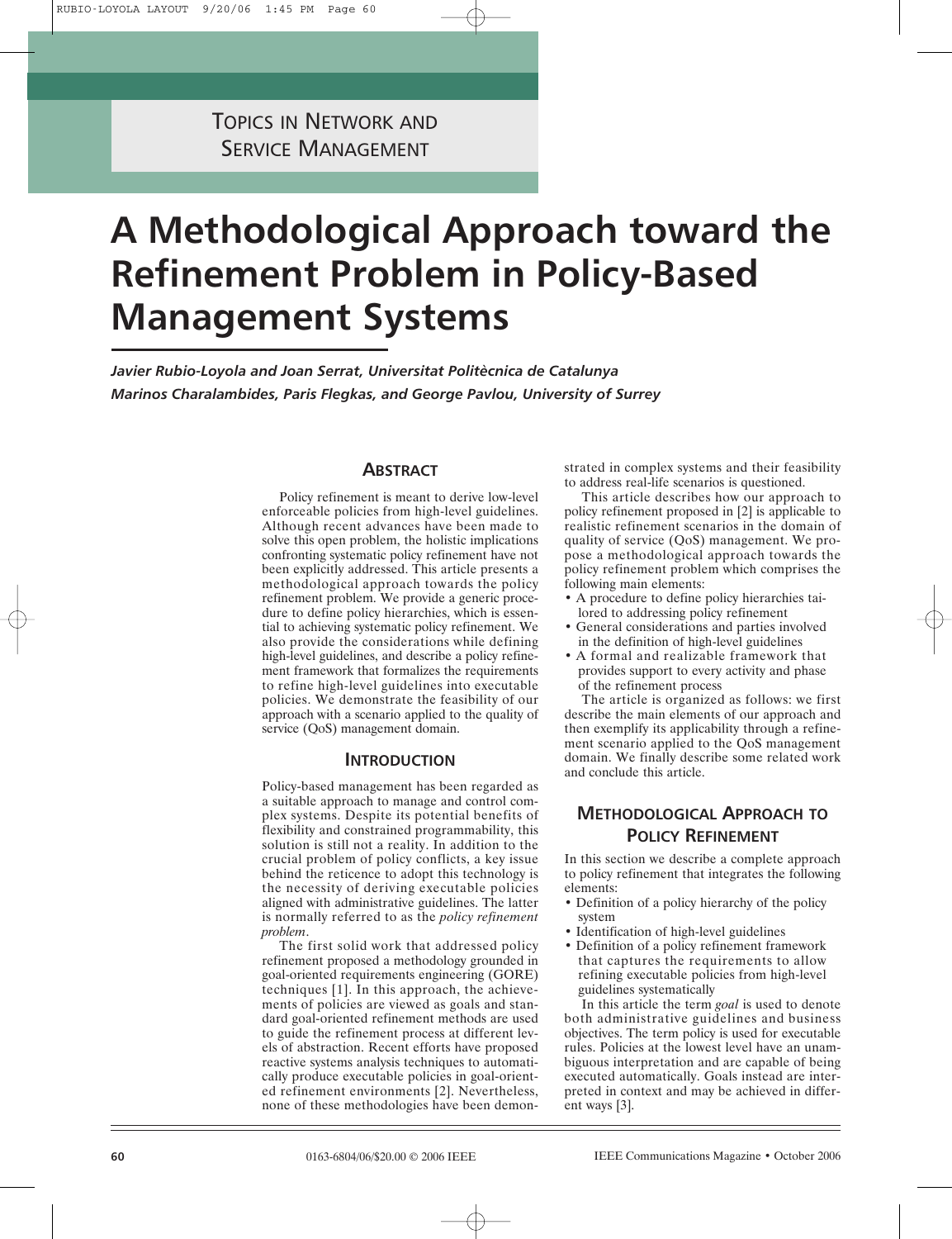

■ **Figure 1.** *a*) Generic policy hierarchy and a subsection sample; b) generic considerations to define high-level goals.

#### **DEFINING POLICY HIERARCHIES**

Policy hierarchies have been regarded to be of great value for determining the requirements of satisfying high-level guidelines, tracking changes on lower-level policies due to changes of highlevel ones, and automatically generating lowerlevel policies [4]. Nevertheless, to the best of our knowledge, the principles behind the derivation of policy hierarchies have not been explicitly addressed.

We propose the formulation of policy hierarchies that mirror the policy system architecture, taking advantage of inherent hierarchical relationships. We recommend that policy hierarchies should be defined during the design of the policy system.

A generic policy hierarchy and a sample for the case we use are shown in Fig. 1a. The following are the principles used to define this type of hierarchy:

•Define the highest-level policy which will correspond to the service provided by the policy system, namely, the service deployment policy. For instance, if the policy system controls QoS provisioning, the highest-level policy would be defined as the QoS management policy.

•Define the policy-controlled system functions. Linked to the highest-level policy, there would be as many lower-level policies as policycontrolled system functions. For example, if the QoS management system integrates service-management and traffic-engineering system functions, these functions would define the service management policy and the traffic engineering policy in the hierarchy.

•Define the policy-controlled software modules (i.e., system components) that would execute each system function. Each "software module" would enforce a "software module policy" in the policy hierarchy. For example, if the service management function is implemented by two modules, service subscription and a service invocation, this function will be controlled by the service subscription policy and service invocation policy. There would be as many software module policies as policy-controlled modules enforcing each system function.

•Define the policy-controlled subfunctions in each software module. Each subfunction would define a specific type of policy (e.g., Policy A1 controls the subfunction 1 of software module A). When different policy-controlled parameters influence a given subfunction in a specific software module, a lower-level policy would be defined for each of these parameters (Policy A1.1 and Policy A1.2 would define Policy A1). Consider that subscription admission control is a subfunction of the service subscription module, and that the former is influenced by two policycontrolled parameters: maximum threshold and anticipated demand. In this case, the subscription admission policy would be implemented by both the maximum threshold and anticipated demand policies.

It is worth mentioning that the policy refinement process should produce instances of lowest-level enforceable policies committing to the actual implementation of the system.

#### **DEFINING HIGH-LEVEL GOALS**

Different methods have been proposed to specify business objectives and to provide indicators to assess IT performance as it relates to them [5]. Although this is an application-oriented issue, it is imperative to express and represent business objectives in an approachable manner. In this section we describe the general considerations during the definition of business objectives, further referred to as high-level goals.

We identify two administrative actors: the administrator developer and the administrator consultant. The former defines, during the design of the system, the high-level goals that the system can handle and the different ways to achieve them. This party also establishes the relationship between high-level goals and the policies that help in achieving them. On the other hand, the administrator consultant interprets high-level goals to define the "particular" goals that better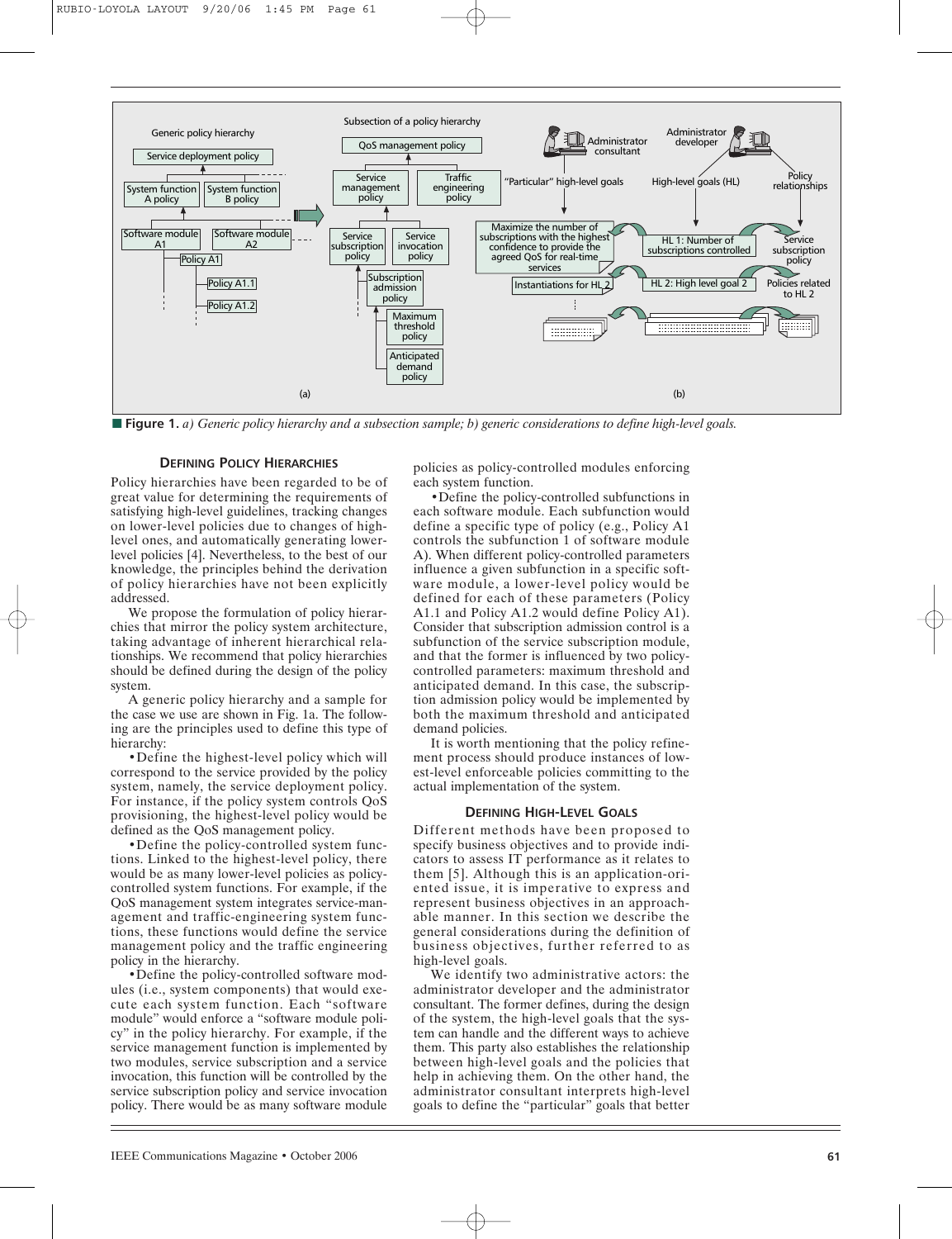

**■ Figure 2.** *a) Goal-oriented policy refinement framework; b) goal refinement and goal selection example.*

reflect the administrative views of how to achieve high-level goals at system operation time.

A graphical example of the above is shown in Fig. 1b. The administrator developer defines, during the design of the system, the high-level goal "number of subscriptions controlled" to control the number of subscriptions of the managed system. This goal is in turn related to the policy dedicated to control the service subscriptions, namely, the service subscription policy. During the operation of the system the administrator consultant interprets this high-level goal and defines a "particular" goal instantiating the former with "maximize the number of subscriptions with the highest confidence to provide the agreed quality of service for real-time services." Several instantiations may be done for other types of services and for other high-level goals; moreover, this should result in a set of executable policies reflecting such administrative decisions.

#### **POLICY REFINEMENT FRAMEWORK**

Our policy refinement framework allows the refining of lowest-level executable policies from high-level goals in a systematic manner, providing support during both design and operation of the system. It integrates two main functions: *goal management* and *policy refinement mechanisms*, as demonstrated in Fig. 2a.

*Goal Management —* The goal management is integrated by the subfunctions goal refinement support, goal selection support, and goal verification.

**Goal Refinement Suppor***t* — Through goal refinement, the administrator developer formalizes the requirements and alternatives with which high-level goals can be achieved. This activity is application-dependent and should be carried out during system design. It should be accomplished in two phases:

**1) Goal refinement driven by high-level goals:** This phase is carried out establishing associations between the highest-level goal of the policy system and the high-level goals that such system can handle. For example, given that our sample system is aimed at controlling the QoS provisioning, the highest-level goal of this policy system would be formalized as "QoS provisioning controlled." This highest-level goal would be in turn refined into the "number of subscriptions controlled" goal and "other high-level goals," as shown in Fig 2b. Each high-level goal is in turn refined into the achievements of the policies controlling such high-level goal. For example, due to the relationship between the "number of subscriptions controlled" high-level goal and the "service subscription policy" (Fig. 1b), the "number of subscriptions controlled" goal should be refined into the goal "service subscription configured" (Fig. 2b).

**2) Goal refinement driven by the policy hierarchy:** In this second phase each goal-graph subtree is refined into the achievements prescribed by the policy hierarchy. For example, in the context of our QoS provisioning system, the "service subscription policy" is enforced (among others) by the "subscription admission policy" which is in turn enforced by the "maximum threshold policy" and "anticipated demand policy" (Fig. 1a). In this sense, the goal refinement process should consider that the "service subscription configured" goal would be refined into the goal "subscription admission configured" and "other requirements for service subscription configuration." Following on, the "subscription admission configured" goal would be refined into the "anticipated demand estimated" goal and the "admission threshold configured" goal. Further refinements for each of these would represent the alternatives to fulfill the corresponding goal. This is graphically illustrated in the lower part of the goal-graph structure shown in Fig. 2b.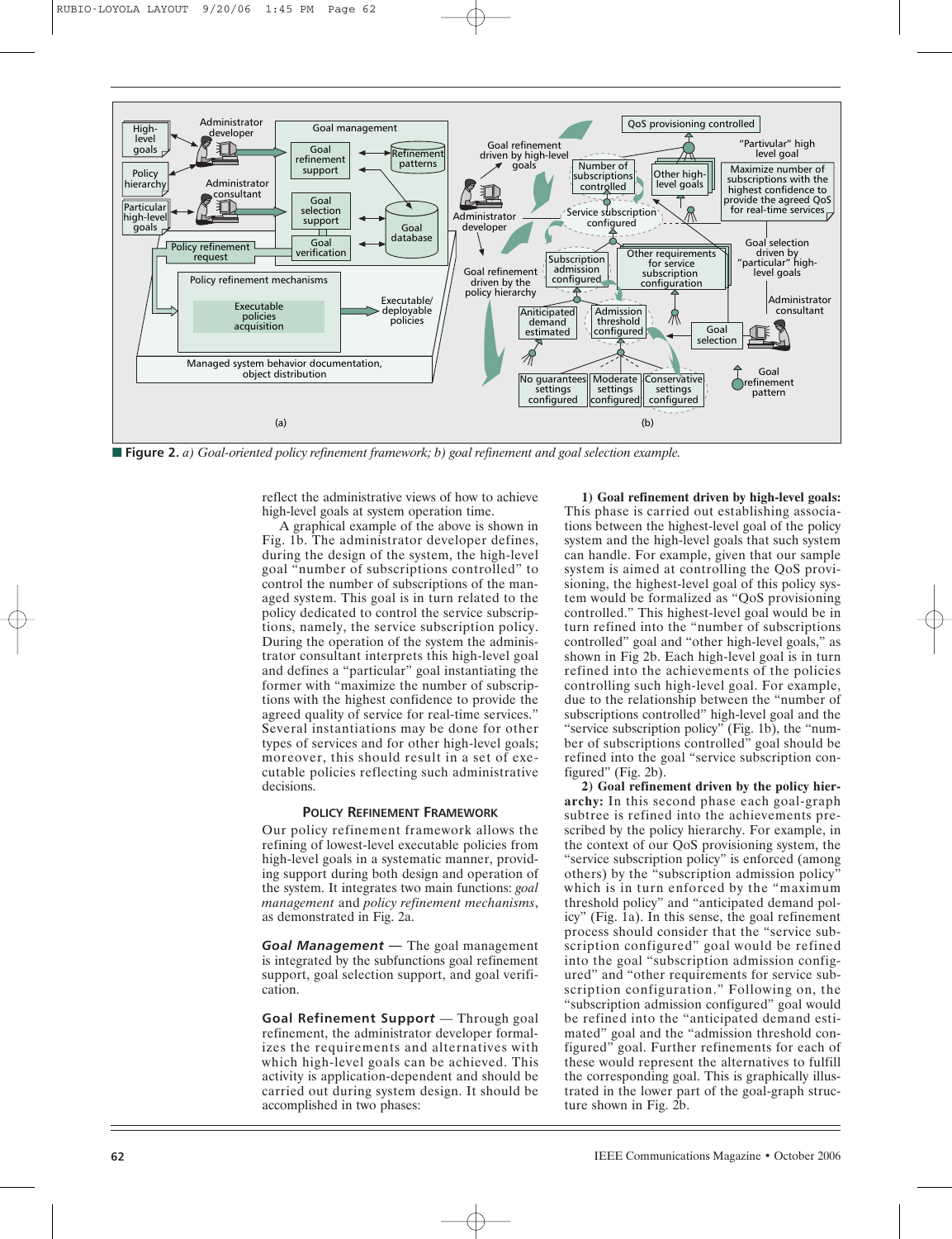

**■ Figure 3.** *a) Generic approach for QoS management; b) policy hierarchy for QoS management.*

**Goal Selection Support** — Through goal selection, the administrator consultant selects, among the alternatives, the "particular" highlevel goals that better reflect the administrative criteria at service operation time. Consider for instance that the consultant of our QoS provisioning example opts to "maximize the number of subscriptions with the highest confidence to provide the agreed quality of service for real-time services." The goal selection support will direct the consultant to instantiate the pattern of goals, as marked with dotted lines in Fig. 2b.

**Goal Verification** — This subfunction verifies that the goal selections are complete and logically correct. In other words, these verify that the selected strategies certainly satisfy the "particular" high-level goals. For example, having the administrator consultant selected the goal "subscription admission configured," a simple verification would be that the goal selection certainly includes both refinements: "anticipated demand estimated" and "admission threshold configured" goals.

**Policy Refinement Mechanisms — The policy** refinement mechanisms function provides support to acquire the lowest-level executable policies that would fulfill the "particular" high-level goals at operation time. These should commit with the actual object distribution of the policy system for further deployment. These mechanisms implement different processes for which the following inputs are provided:

- Policy refinement requests: The verified goal selections provided by the goal management functions.
- Managed system behavior documentation: Documentation of how the managed elements behave, interact and collaborate.

This is provided in standard notations like UML.

• Object distribution: Inventory of the actual managed objects.

A detailed description of the analysis techniques of our framework can be found in [2]. The details of a realizable prototype can be found in [6].

# **VALIDATION OF OUR METHODOLOGICAL APPROACH**

This section presents the validation of our methodological approach. We initially describe the application domain that we have used for this purpose and then define a policy hierarchy and realistic high-level goals for this domain. Lastly, we show the practicality of our approach using our framework implementation.

# **A QOS MANAGEMENT APPROACH**

The QoS Management solution in which we have validated our approach relies on the principles developed in the context of the IST project TEQUILA — Traffic Engineering for Quality of Service for the Internet at Large Scale [7]. A simplified representation of this approach is depicted in Fig. 3a., which shows the integration of service management and traffic engineering functions to achieve QoS provisioning in IP Networks.

The service management functionality has two objectives: the maximization of traffic entering the network, and the commitment of the service provider's QoS guarantees. As the traffic entering the network is a function of the number of subscribed contracts and active services, admission control mechanisms are defined for service subscriptions and invocation requests. QoS commitment is addressed by enforcing pre-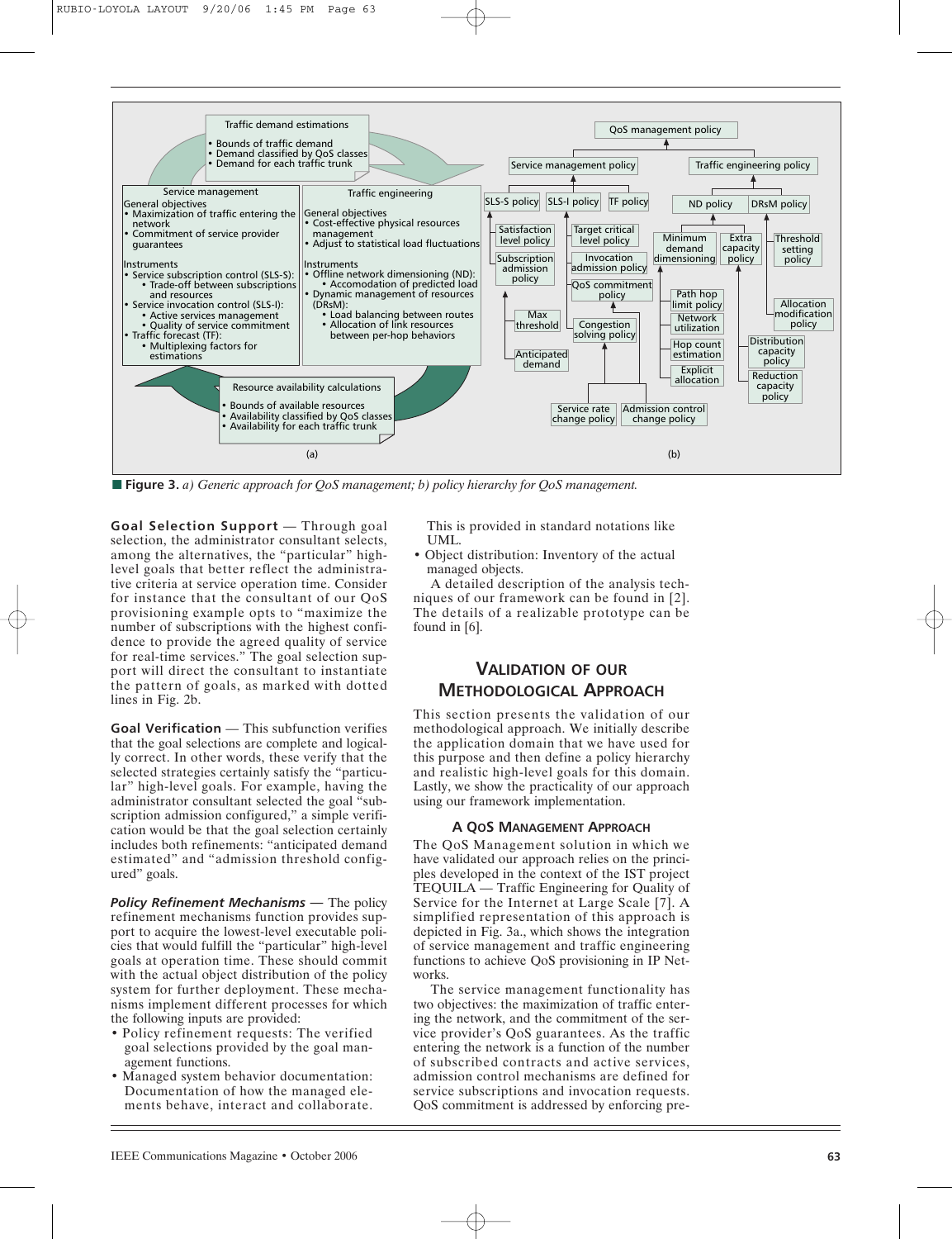*The SLS-I policy controls the number and type of active services and consequently, the volume of injected traffic. It addresses the trade-off between the number of admitted invocations and preventing QoS degradation due to network overloading.* ventive and corrective actions as a means to police misbehaving users and to resolve congestion.

The traffic engineering functionality is concerned with the management of resources. An off-line dimensioning process is responsible for mapping the predicted traffic demand to physical network resources. In addition, real-time operations are implemented as a means to first, balance the load amongst the established labelswitched paths (LSPs) in the network, and second, to ensure that link capacities are appropriately distributed among the different per-hop behaviors (PHBs) sharing each link.

### **A POLICY HIERARCHY FOR QOS MANAGEMENT**

Following the principles of our methodological approach, a QoS management policy must consider both service management and traffic engineering policies given that QoS delivery involves these two functions. A policy hierarchy for QoS management is shown in Fig. 3b for which we provide a brief description.

The service management functions are carried out by three components: service subscription (SLS-S), service invocation (SLS-I), and traffic forecast (TF) that define the *SLS-S policy*, *SLS-I policy*, and *TF policy*, respectively .

The SLS-S policy offers the necessary programmability to control service subscriptions: acceptance, negotiation, and rejection. It controls the trade-off between the number of subscriptions and the confidence for ensuring a given QoS. It is enforced by two lower-level policies: the satisfaction level policy and the subscription admission policy.

- The satisfaction level policy is used to define levels of confidence for service fulfillment.
- The subscription admission policy deals with subscription admission control. Given that the admission control logic is a function of the maximum anticipated demand, this policy is enforced by two lowest-level policies: the max threshold, and the anticipated demand. These two have been derived as the means to define thresholds for admission control and the multiplexing factors that would influence the considerations for the total anticipated demand, and consequently the admission control logic.

The SLS-I policy controls the number and type of active services and consequently, the volume of injected traffic. It addresses the trade-off between the number of admitted invocations and preventing QoS degradation due to network overloading. This policy controls different subfunctions defining four lower-level policies: target critical level policy, invocation admission policy, QoS commitment policy, and congestion solving policy.

- The target critical level policy defines the level at which the likelihood of overwhelming the network is considered critical.
- The invocation admission policy controls the invocation admission functionalities.
- The QoS commitment policy prevents QoS degradation by enforcing proactive actions.
- The congestion solving policy executes penalty actions to avoid congestion. The enforcement of the latter two policies

may result in service-rate reallocations and/or admission control readjustments for new invocations. These two define the service rate change policy and the admission control change policy, respectively.

The TF policy is used to define the criteria by which a service is considered to enjoy an "almost satisfied" and a "fully satisfied" rate, both of which are used to define the bounds of traffic demand estimations.

The *traffic engineering* functions are supported by the network dimensioning (ND) and dynamic resource management (DRsM) components, which in turn define the *ND policy* and *DRsM policy* in the hierarchy.

The ND policy controls the accommodation of traffic estimations into the physical resources and is enforced by two lower-level policies; the minimum demand dimensioning policy controls the strategy of allocation of the minimum estimated traffic demand and the extra capacity policy controls the allocation of the remaining resources.

The *DRsM policy* drives the dynamic resource management functions. It controls the criteria on how resources allocation should be redefined when considerable load fluctuations take place. The lowest-level policies for the ND policy and the DRsM policy are shown in Fig. 2b.

### **HIGH-LEVEL GOALS FOR QOS MANAGEMENT**

Different methods and mechanisms can be found in the literature [5] to specify business objectives and to provide indicators to assess IT performance related to them. In the context of our scenario, these represent the high-level goals with which the administrator developer controls QoS provisioning.

In our QoS management scenario the administrator developer considers the following highlevel goals: *number of subscriptions controlled*, *traffic injection controlled*, *QoS degradation prevented*, *traffic demand estimated*, *available resources per-traffic trunk calculated*, and *dynamic traffic fluctuations managed*. The administrator developer should establish a relationship between these high-level goals with the achievement of the policies specified in the policy hierarchy.

For example, the high-level goal number of subscriptions controlled is directly influenced by the service subscription policy given that the latter is used to control the acceptance and rejection/negotiation of service subscriptions. This way, the developer establishes a relationship between the number of subscriptions controlled high-level goal and the SLS policy. Similarly, the high-level goal traffic injection controlled is influenced by the traffic entering the network and the QoS enjoyed by the active services. The latter two aspects are influenced by the invocation admission policy and target critical level policy and, consequently, these policies are related to the traffic injection controlled high-level goal. Figure 4a summarizes the high-level goals and their association(s) with the policy hierarchy in our scenario.

The interpretation of the above high-level goals would define a "particular" view for QoS management. For example, the instantiations shown in Fig. 4b provide an administrator con-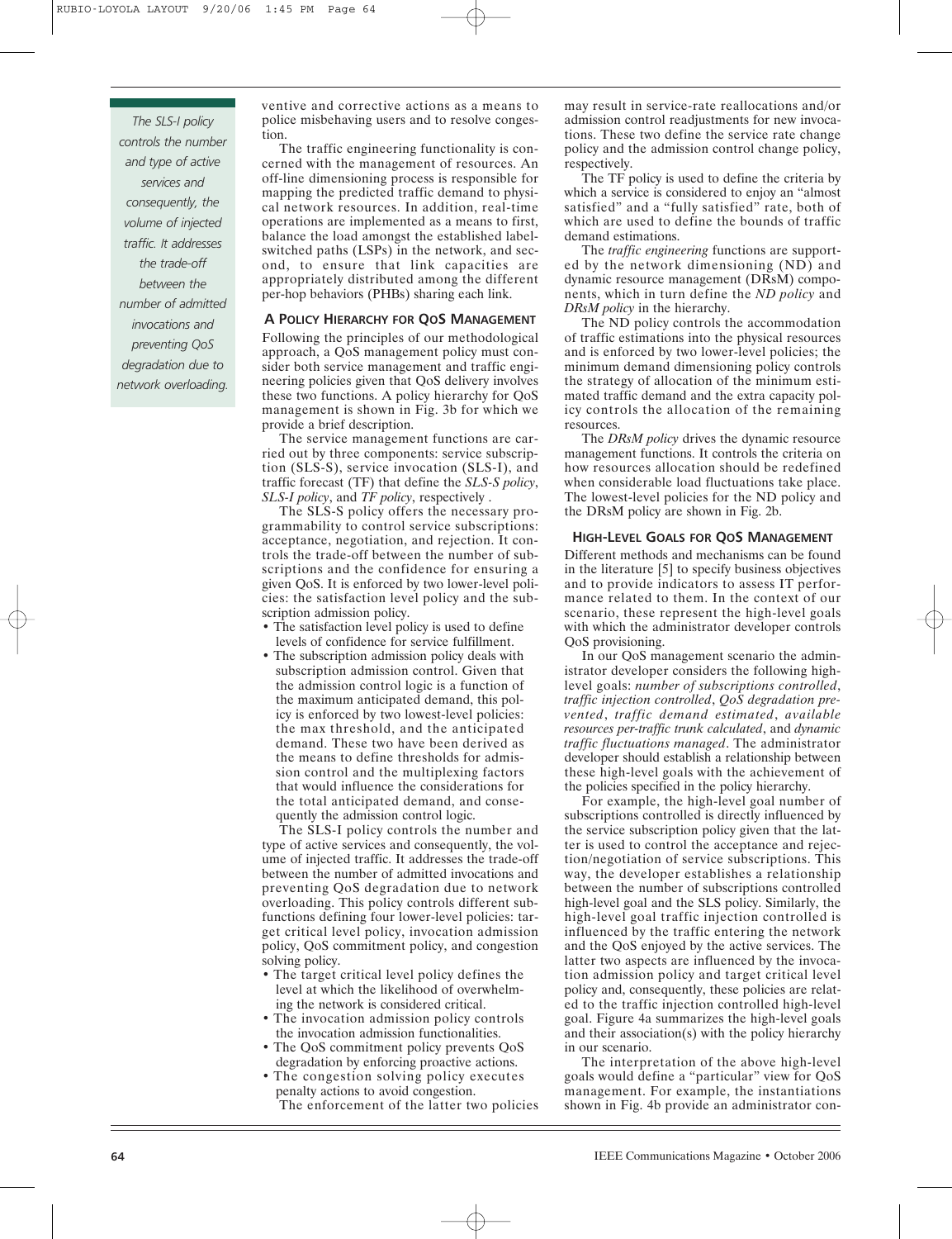

**■ Figure 4.** *a) High-level goals and policy relationships for QoS management; b) "particular" view of QoS provisioning management.*

sultant's view of QoS management at system operation time. Another consultant could define different views according to previous experiences, statistical data, and so forth.

The first column, for example, concerns the

This directive implies that congestion occurrence would be highly unlikely and hence the consultant has opted to maximize the traffic injected into to the network for the latter directive.

# **POLICY REFINEMENT PROCESS**

In order to show the practicality of the refinement process, we have used a prototype of our framework which supports the following features:

*The QoS provisioning management goal has been refined into the six high-level goals for QoS management. Then,the goal graph is built upon six subtrees. Subsequently, the developer documents the relationship of these high-level goals with the policies that control the corresponding high-level goals.*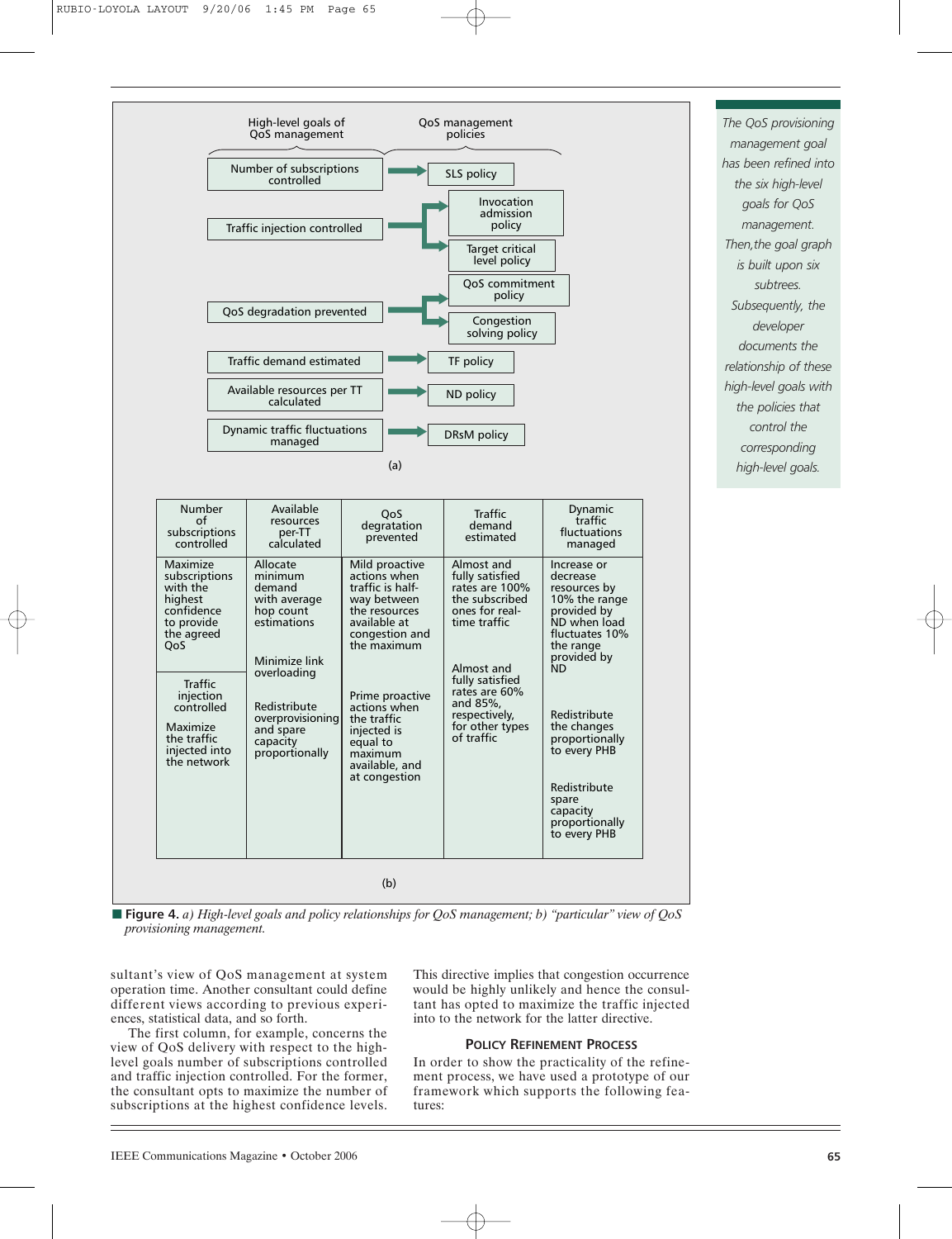- *Industrial support for goal management*. The prototype [6] integrates Objectiver, a formal tool for goal-oriented specifications that provides support for goal refinement and goal selection.
- *Tool support for system documentation*. The prototype integrates an ArgoUML toolkit to document the managed system features in UML standard notations.
- *Support to acquire executable policies automatically*.

Different tools and ad hoc software modules specialize the automated policy refinement Mechanisms of the framework. The prototype includes:

- A Hugo/RT toolkit to allow translating system documentation into code for formal analysis
- A SPIN searching engine to find the necessary system behavior that fulfils specific system goals
- A modified Ponder toolkit for policy specification

The prototype allows goal refinement considering the QoS-oriented high-level goals and the policy hierarchy. Figure 5 shows two out of the four generic goal graphs elaborated by the developer in the scenario:

- 1 The QoS provisioning management goal (top) has been refined into the six highlevel goals for QoS management. Then,the goal graph is built upon six subtrees. Subsequently, the developer documents the relationship of these high-level goals with the policies that control the corresponding high-level goals.
- 2 The service management configured goal (goal graph on the bottom right) has been refined considering the policy hierarchy, in this particular case, the service management policy. The result of this process is a goal graph representing the different strategies for the service management function. Similar goal graphs have been defined for the traffic engineering functions.

At service operation time the administrator consultant browses through the goal data base to carry out a goal selection process. For instance, for the high-level-goal number of subscriptions controlled in Fig. 4b, the system guides the consultant to the subscription logic configured goal, and subsequently to the service subscription configured goal, the latter included in the service management configured goal graph. At this moment of the selection, the consultant should



**■ Figure 5.** *Practicality of the policy refinement process: goal refinement and goal selection.*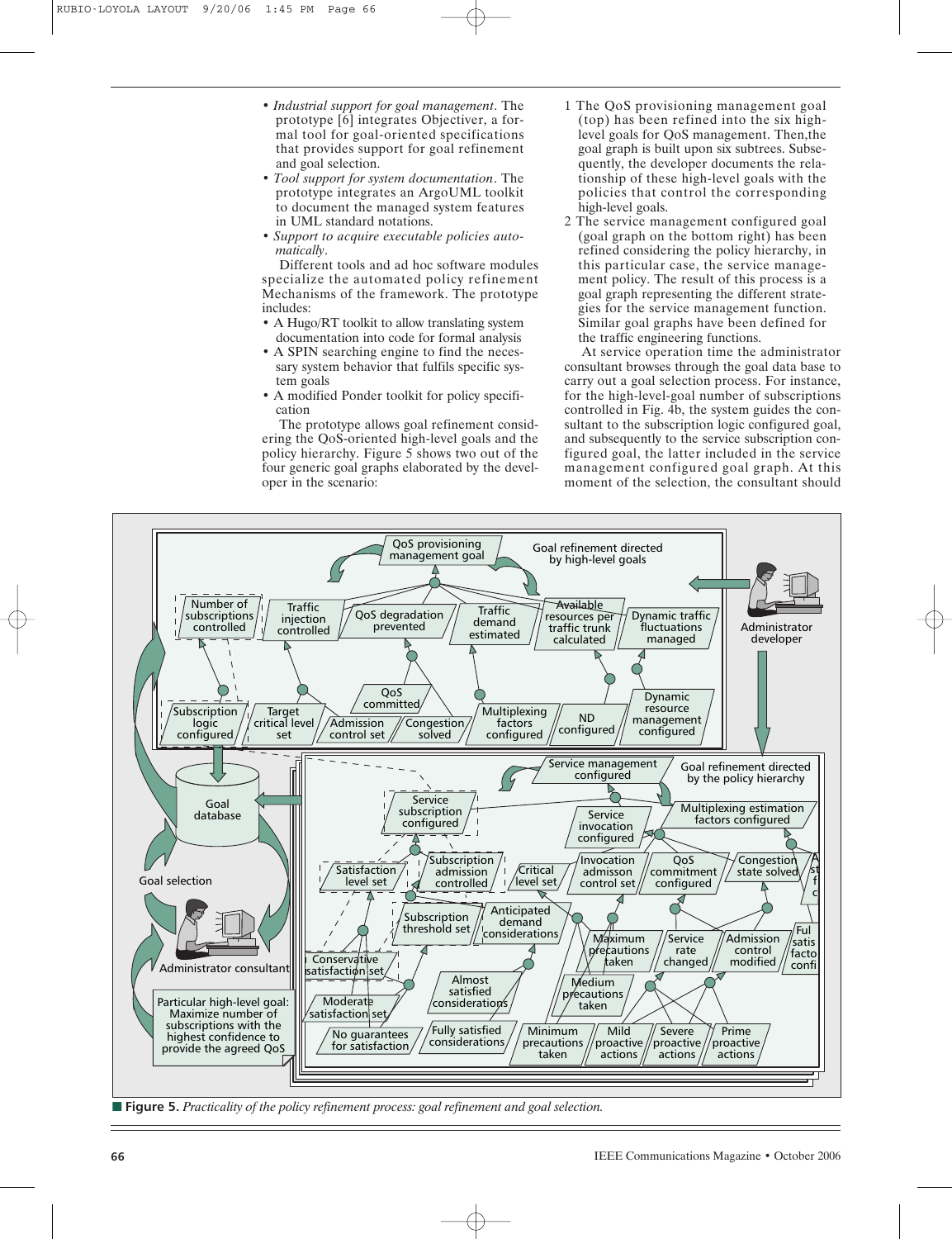decide the guidelines that reflect the administrative view about the service subscription configured goal. For these, the "conservative settings" for both, the satisfaction level and the admission control, reflect the view of "Maximize subscriptions with the highest confidence to provide the agreed QoS" (selection marked with dotted lines in Fig. 5). Similar selections should be achieved for the remaining "particular" goals of Fig. 4b.

Once the operative view for QoS provisioning has been defined, the resulting goal selection is verified for correctness and completeness. Later, the policy refinement mechanisms produce the lowest-level executable policies that commit with such selection and, consequently, with the view of QoS management.

In this scenario, five ND policies, four TF policies, two SLS-S policies, six SLS-I policies, and eight DRsM policies have been produced in less than three seconds. Two of these lowestlevel executable policies are shown in Fig. 6. These are related to the number of subscriptions controlled high-level goal. The conservative satisfaction policy defines appropriate values on which the service admission mechanisms would rely; namely, the satisfaction level. The value assigned to the latter suggests that the active SLSs would enjoy their QoS at their almost satisfied rates, even at congestion. Other policies have been produced to influence the parameters to define the almost satisfied rates. The subscription acceptance policy sets thresholds for incoming subscription requests. It is worth noticing that the events, subjects, targets, actions, and constraints of the 25 lowest-level policies of our scenario have been abstracted automatically by the policy refinement mechanisms.

# **RELATED WORK**

We have presented a methodological approach to policy refinement that consists of three main elements: defining policy hierarchies that exploit inherent relationships in hierarchical systems; identifying high-level goals and their relationship with the policies along the policy hierarchy; and a policy refinement framework that considers the two previous elements for dealing with the critical nature of refining policies from administrative guidelines systematically. To the best of our knowledge, no other work has addressed this complete view of policy refinement, thereby capturing the requirements, processes, actors, and phases involved.

Most of the research efforts have concentrated on refining policies from abstract requirements. Work by Bandara *et al.* [1] has been a major contribution to the field. They propose an approach for transforming both policy and system behavior specifications into event calculus (EC) notations from which abduction is used to derive strategies that would achieve abstract requirements. From these strategies, policies are encoded. While EC and abduction are used in the former to infer the actions that would achieve particular goals, our approach goes through automated state exploration to obtain system trace executions that fulfill temporally ordered lower-level goals. An advantage of our approach over the EC-based approach is that

```
Source | Code | Meta Policies
   inst obliq /Managers/ConservativeSatisfaction {
\overline{z}on SRFactrSet ( serviceType ) ;
\overline{3}subject s = /Managers/SSM/SLSsPMA ;
   target t = /Managers/SSM/SLSsPMA ;
   do setSL ( serviceType . PHB , serviceType . SL = "1" ) ;
6
   Þ
   inst oblig /Managers/SubscriptionAcceptance {
\circon ramRecvd (TT) ;
\mathcal{Q}subject s = /Managers/SSM/SLSsPMA ;
  target t = /SLSs/MOS/bufferMO;
1011 do setMaxAccptConsrv (TT) ;
12 when t . getTrafType ( TT , TT . PHB )
       \Rightarrow t . getValue ( t . PHB , TT . SL ) >0 ;
13
14}
```
■ **Figure 6.** *Subset of refined lowest-level policies in our scenario.* 

our framework addresses explicit temporal execution of goals, whereas this is not addressed in the EC-based approach.

Regarding functional approaches, POWER [8] is one of the few implementations hitherto presented in the literature. POWER refines policies from policy templates designed by an expert so that consultants can create business policies from them. While POWER is an environment designed to guide the user to choose policies from predesigned policy templates, our framework is a goal-oriented approach in which the consultant defines "particular" views of management, having the possibility to formulate any combination of views as required with no predefinition of policy template choices.

# **CONCLUSIONS**

The innovative aspects of our methodological approach can be summarized as follows:

- We have provided the principles to define policy hierarchies intended to address the refinement process. In this sense, the hierarchical relationships of policy systems can be exploited in favor of policy refinement.
- We have identified the general considerations for the definition of high-level goals. In this respect, the identification of highlevel goals and their relationships with policies controlling such goals allow the assessment of systematic policy refinement. It would be practically impossible to achieve systematic policy refinement with arbitrary relationships.
- We have laid down the above aspects in the context of a policy refinement framework. We have demonstrated how these should be used to produce executable policies committing to administrative views.
- The validity of the methodology has been demonstrated through a scenario applied to the QoS management domain.

It is feasible to address policy refinement with the methodology presented in this article. Nevertheless, we must acknowledge that policy refinement is a complex issue that certainly deserves more attention. For instance, essential